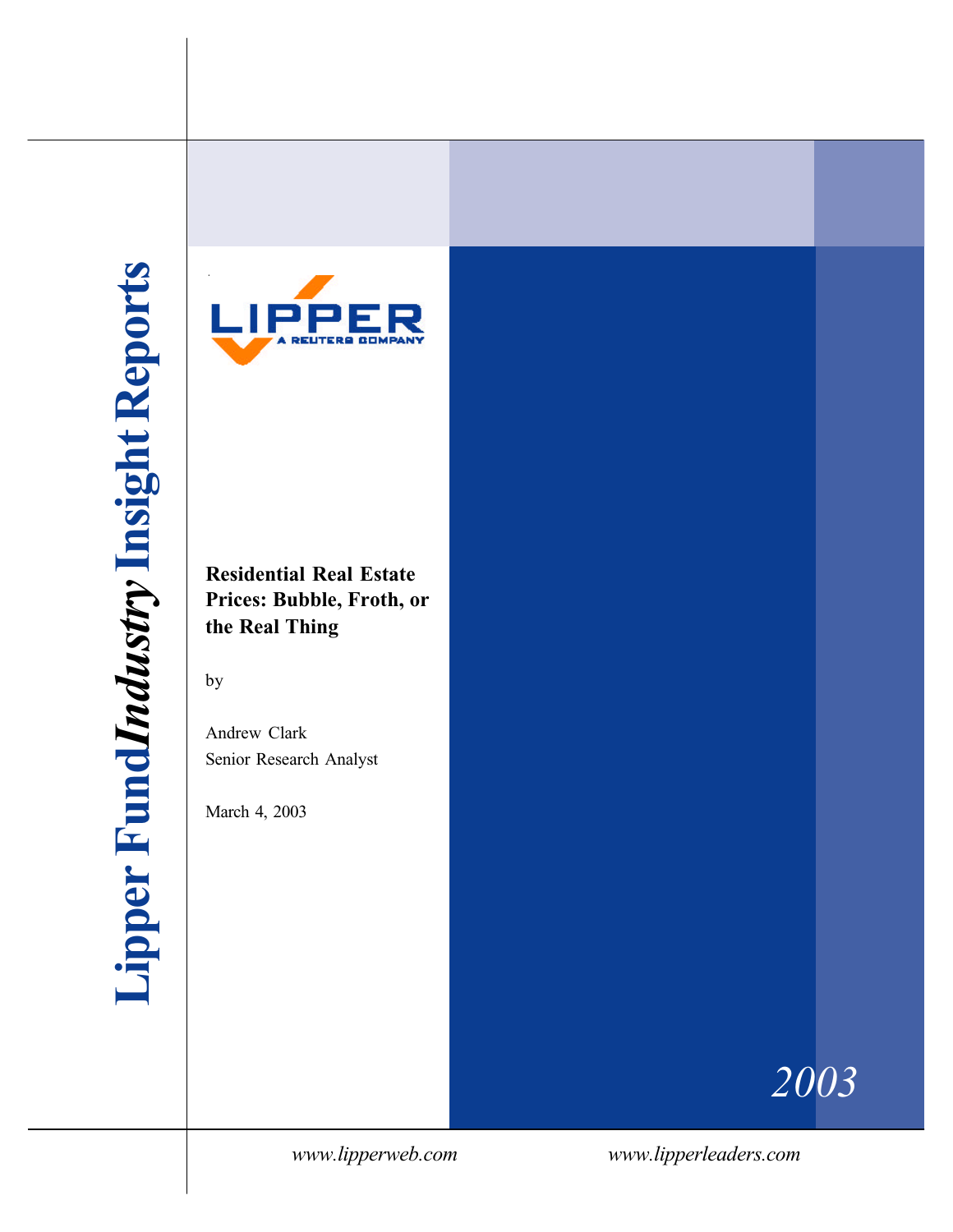

#### **RESIDENTIAL REAL ESTATE PRICES: BUBBLE, FROTH, OR THE REAL THING**

Home prices in the U.S. have risen substantially over the past 5 years. On an inflation adjusted basis, new home prices have risen about 32% nationally while existing home prices have risen more than 26% over the same time period.

However, rental income has not kept pace. Rental income, as measured by the Rental Price Index (a part of the CPI calculations each month), has risen 6.75% on an inflation adjusted basis.

This decoupling of home prices from rental income we view as signs of a bubble forming in home prices (think of the U.S. stock market from early 1995 to early 2000 when stock prices and dividends similarly decoupled).

Meanwhile, mortgage credit growth over the same period has risen 40% on an inflation adjusted basis, with revolving lines of credit growing 98% over the 5 year period and other real estate loans (primarily fixed rate lending) growing more than 35%. This rapid credit growth we also believe is a cause of the bubble or, as we mentioned earlier, a sign of some significant froth.

Here is a graph, similar to one published in a recent paper by Dean Baker ("The Run-Up in Home Prices: Is It Real or Is It a Bubble," Center for Economic Policy and Research) that makes our point.



#### **The Real Cost of Owning And Renting**

**Figure 1** 

## **Leading Fund Intelligence Example 2 and Transform Page 1 of 7** and 7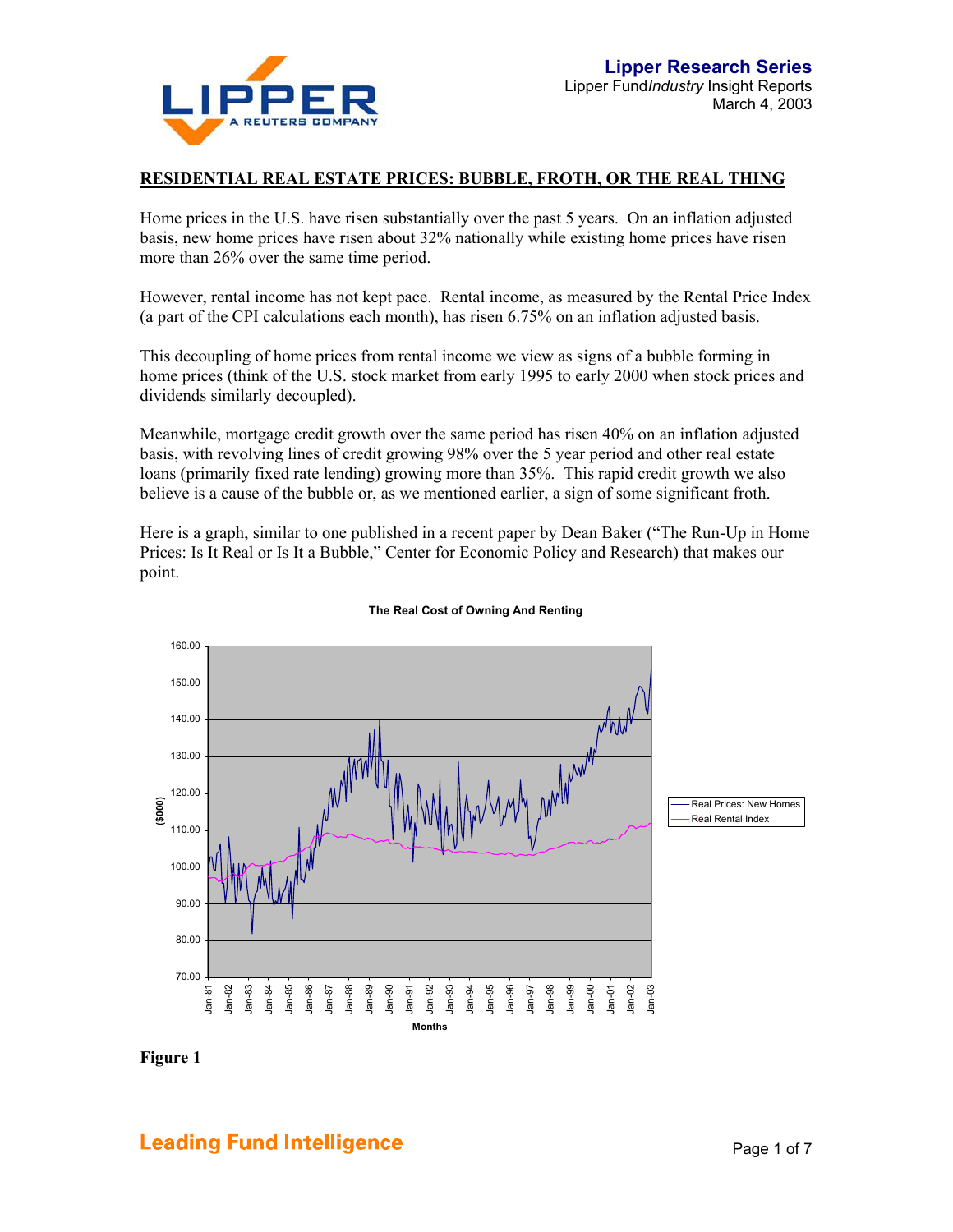

A similar graph for existing home prices and the rental index would show the same picture.

We draw the same conclusions from this graph as Dean Baker does. Two thirds of the run-up in home prices is attributable to a rise in the price of buying a home relative to the cost of renting a home. This would be expected if there were a housing bubble, since it suggests individuals and families are buying homes in a large part as an investment rather than primarily as a place to live.

By looking at the last run-up in housing prices that started in 1985 and reached its peak in the early 1990's, we see housing prices as prices rises away from the growth of rental income, only to collapse at in the early 1990's, as credit conditions tightened during the same time period and interest rates peaked.

We extend the graph above back to the early 1970's and include the ratio of total home lending (as defined by the Federal Reserve) to GDP to give a clearer picture on the influence of credit availability on home prices.



**Real Asset Prices and Credit**

#### **Figure 2**

The two prior run-ups in home prices in the last 30 years (late 1970's to early 1980's and late 1980's to early 1990's) have a link to the availability of credit as well as to the well-documented demographics of the baby-boom cohort and the path of interest rates. A recent study by the Bank

# **Leading Fund Intelligence Example 2 of 7** and 2 of 7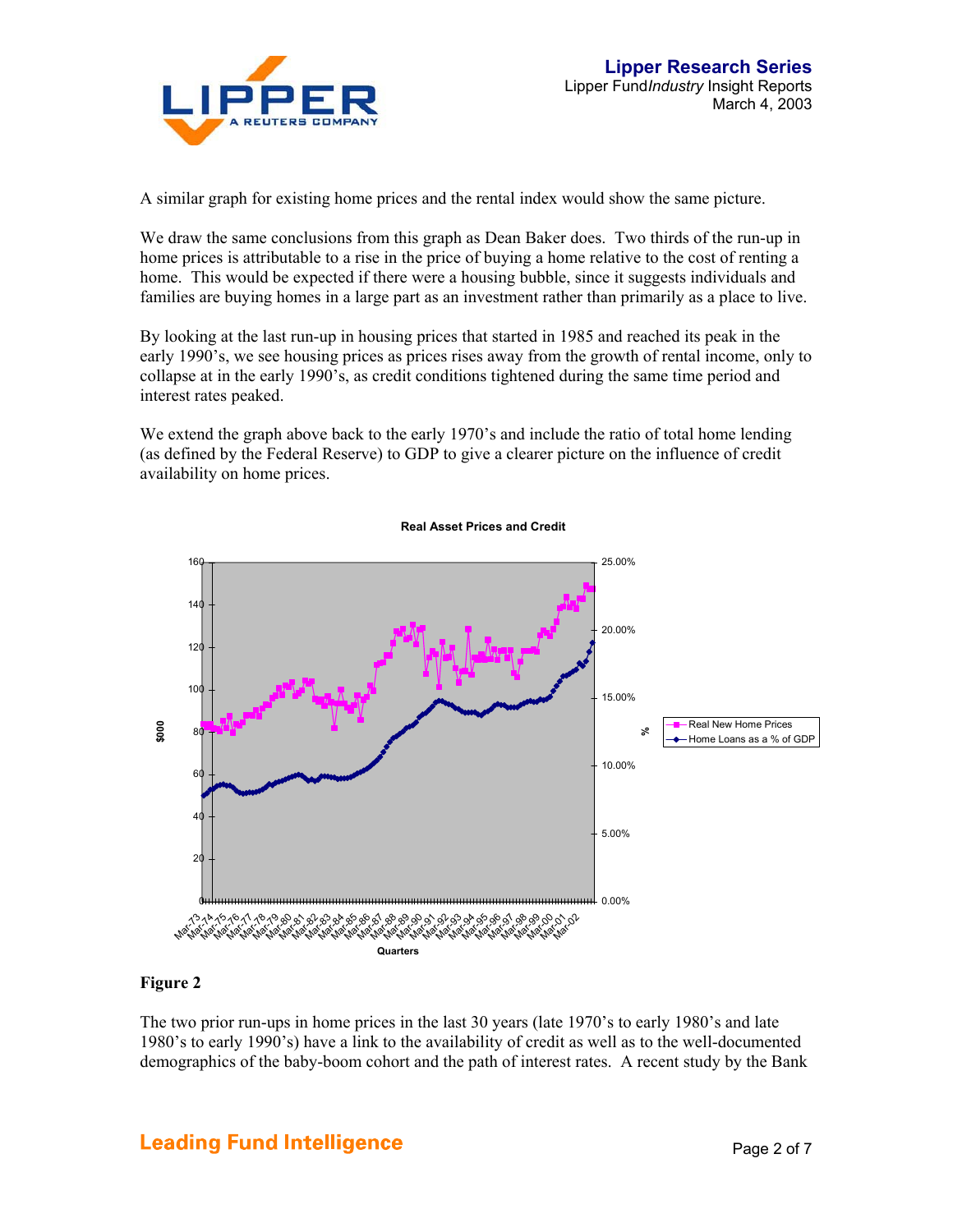

for International Settlement ("Asset Prices, Financial and Monetary Stability: Exploring the Nexus," BIS Working Paper No. 114) examines this question in some detail. The BIS paper will be used as our basis for making policy recommendations later but here we will quote from BIS relative to Figure 2:

From a practical perspective, the issue of interactions between various imbalances is particularly important. Rapid credit growth, by itself, may pose little threat to the stability of the financial system. The same could be said for rapid increases in asset prices or an investment boom. Rather, the historical narrative suggests that it is the *combination* of events, in particular, the simultaneous occurrence of rapid credit growth, rapid increase in asset prices and, in some cases, high levels of investment – rather than any one of these alone – that increases the likelihood of problems.

To make the link clearer between the ready availability of credit and the decoupling of home prices from rental income, we'll make use of a new model developed in a series of recent papers by Lux and Sornette ("On Rational Bubbles and Fat Tails"), Sornette and Malevergne ("From Rational Bubbles to Crashes") and Sornette ("Slimming of Power Law Tails by Increasing Market Returns" and "Stock Market Speculation").

In these papers, the authors re-visit prior work on speculative bubbles and valuation formulas such as the classic Gordon and Shapiro or dividend discount model. In particular, they look at what happens when the risk-adjusted growth rate of a firm (or the price of housing) exceeds the discount rate. This is the case where a large price-to-dividend ratio expresses a large expected growth in future earnings such as was expected of "new economy" stocks and internet firms where there was the expectation of large future earnings though these stocks were paying little or no current dividends.

They note that the valuation problem has been posed as far back as 1938 by Von Neumann ("A Model of General Economic Equilibrium") who demonstrated that, in an economy with balanced growth, the growth rate is always equal to the discount rate. As others have pointed out since Von Neumann's paper, the implications of the growth rate and the discount rate being the same is an infinite price for the stock (the denominator in the dividend discount model goes to zero). The intuition behind this reasoning is that when the risk-adjusted growth rate becomes equal to or exceeds the discount rate, the price of money is not enough to stabilize the economy. Such a relationship encourages investors to borrow money to buy shares (or homes) and earn an effective rate of return, which is positive for all values of the dividend (or rental income). This is exactly what happened in the U.S. markets in the rally preceding the October 1929 crash and was the probable cause (or one of the causes) for many of the medium-term swings in asset prices shown in Graph 3 in the aforementioned BIS paper.

A negative difference between the discount rate and the risk-adjusted growth rate is similar to a negative real interest rate (r) in the absence of growth and risks. It leads to an arbitrage opportunity since you can borrow \$1 now, keep it under your mattress, and give back \$1 X  $(1 - r)$ at a later time and pocket 100r cents in the process. It is exactly this process that links the decoupling of stock prices and dividends (or home prices and rental income) and the availability of credit.

## **Leading Fund Intelligence Example 2 and Transform Page 3 of 7**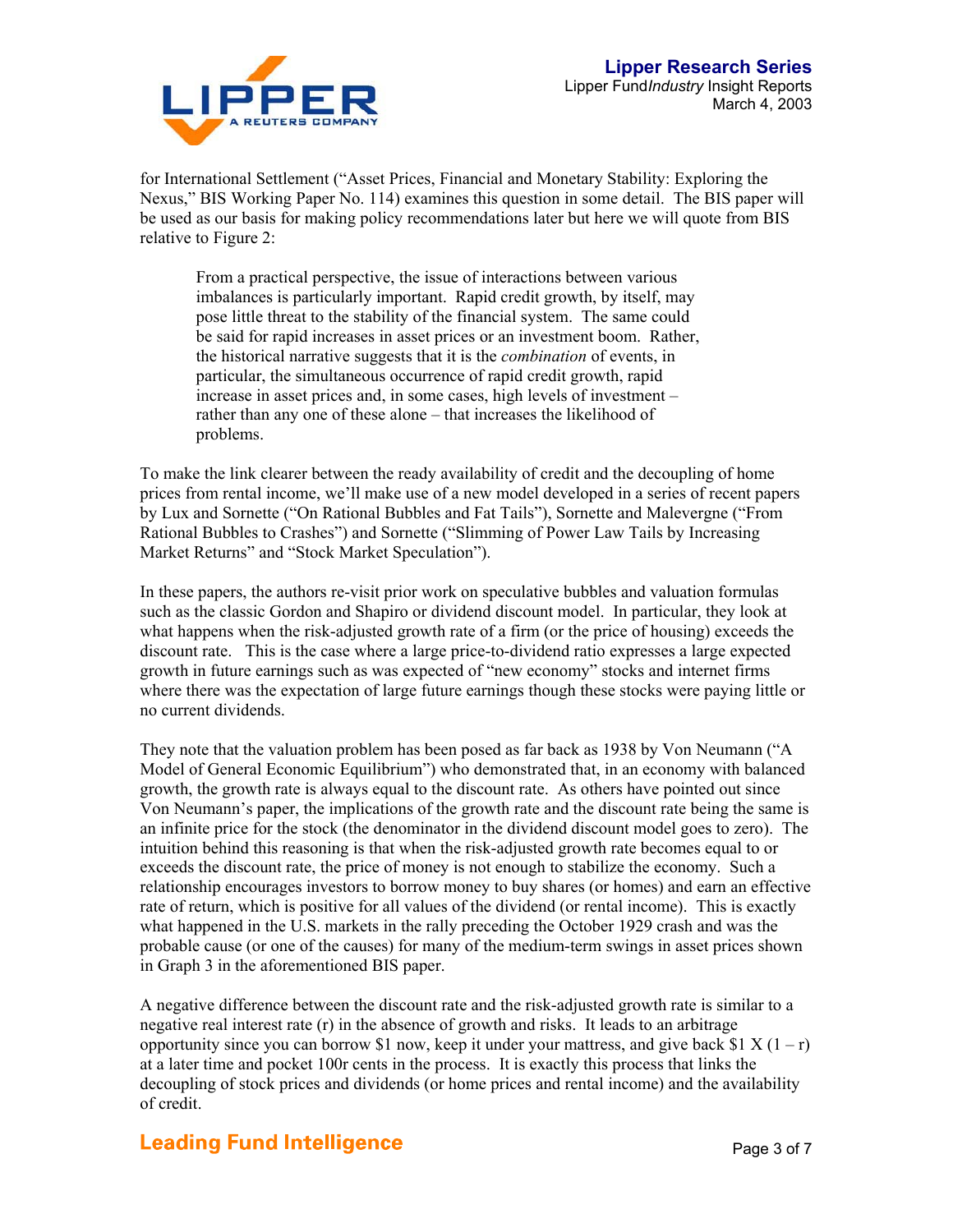

Sornette proposes a general equilibrium model, which we'll summarize here that makes explicit the effect of the decoupling.

Basically, he treats the growth of the economy as reflected in the stock market as the accumulation of composite capital, plus a change on available technology that affects both old and new capital. Capital market values grow as people add new units of capital or as existing capital becomes more productive. In an equilibrium framework, the composite capital one period hence is equal to the current composite capital times its return less consumption. In the long run, consumption seems to grow at the same rate as wealth, income and other measures of available resources, so consumption is roughly proportional to composite capital with the constant of proportionality less than the return on capital (people tend to consume less than the expected return, leading to expected growth). In this framework, dividends are seen as depending on current and past prices rather than on prices depending on expected future dividends (as assumed in the dividend discount model). It is thus perfectly possible to model a market growing at an average rate *r* equal to the average of expected return on capital minus the constant of proportionality. In this framework, *r* can be greater than the discount rate or the rate of inflation.

We have tested Sornette and others assumptions on several of the major U.S. stock indices (the Dow Jones Industrials, S&P 500, NASDAQ 100 and the Wilshire 5000) and can confirm the value of their tools, especially mean-field theory, as a valid representation of what occurred to U.S. equity prices during the mid-1990's to early 2000. We have also tested Sornette's model for real estate prices, specifically, what happens when home prices begin to accelerate away from rental income and clearly see the growth in home prices becoming oscillatory with the amplitude swings increasing about 6 to 12 months before the crash. The 3 graphs below show these patterns for the run-up in prices during the 1970's, 1980's as well as the current run-up. These oscillatory patterns are the probable effect of purchasers' time horizons lengthening, i.e. the sentiment that the "run" will last indefinitely.



**Figure 3** 

## **Leading Fund Intelligence Example 2 of 7** and 2 and 2 and 2 and 2 and 2 and 2 and 2 and 2 and 2 and 2 and 2 and 2 and 2 and 2 and 2 and 2 and 2 and 2 and 2 and 2 and 2 and 2 and 2 and 2 and 2 and 2 and 2 and 2 and 2 and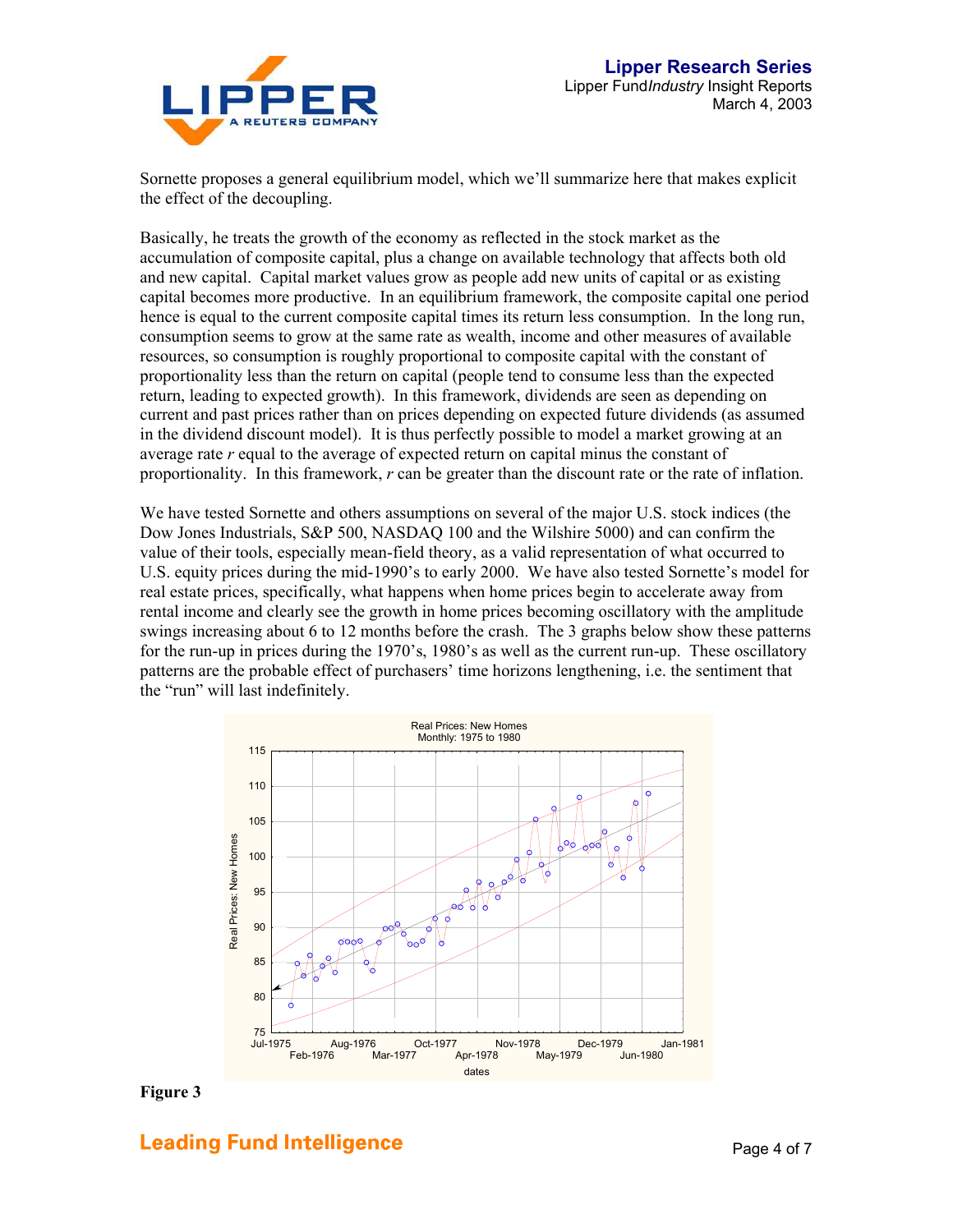



**Figure 4**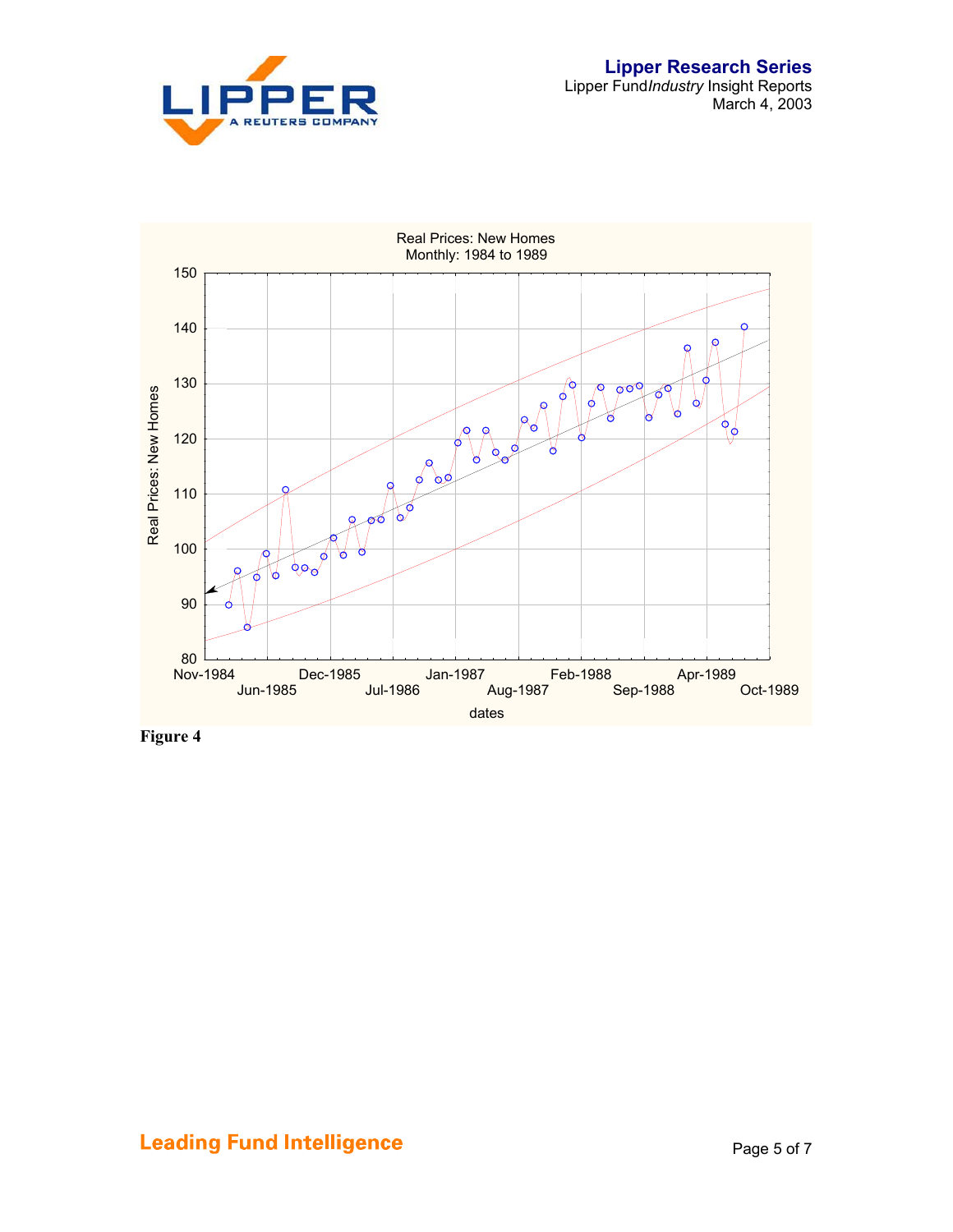



### **Figure 5**

If we and others are correct and a housing bubble is in place, what size correction can we expect? Dean Baker says that a housing bubble would mean a correction in home prices of about 11% - 22% over time. We verified Baker's conjecture by examining Sornette's dynamical model for housing prices and found an "attractor" and "basins of attraction" for new home prices somewhere in the 10% - 20% range, i.e. if a correction in housing prices were to occur, this would be the range they would fall to. If our joint conjectures are correct, a fall in housing prices to these levels would destroy between \$1.3 trillion and \$2.6 trillion in housing wealth. Baker also estimates that residential construction would likely fall by 0.6 to 1.3 percentage points of GDP and consumption would drop by \$80 billion to \$160 billion dollars.

With theses sort of effects hanging in the balance, we believe it is time for the Fed and bank regulators to review the growth in housing credit and the possible attendant bubble.

BIS makes it clear in its paper that financial imbalances can build up in an environment of low inflation. It also states that monetary policy that does not respond to these imbalances may unwittingly accommodate an unsustainable and disruptive boom in the real economy (though BIS does not say this, we feel this is what went on in the U.S. during the late 1990's). They go on to say, "The result need not take the form of inflation, though latent inflationary pressures may exist. Rather, it would be a contraction in economic activity, possibly accompanied by outright deflation and amplified widespread financial strains. Accordingly, one could argue that the more serious bubble was in the real economy."

# **Leading Fund Intelligence Example 2 and Taylor 1 and Taylor 2 and Taylor 2 and Taylor 2 and Taylor 2 and Taylor 2 and Taylor 2 and Taylor 2 and Taylor 2 and Taylor 2 and Taylor 2 and Taylor 2 and Taylor 2 and Taylor 2 a**